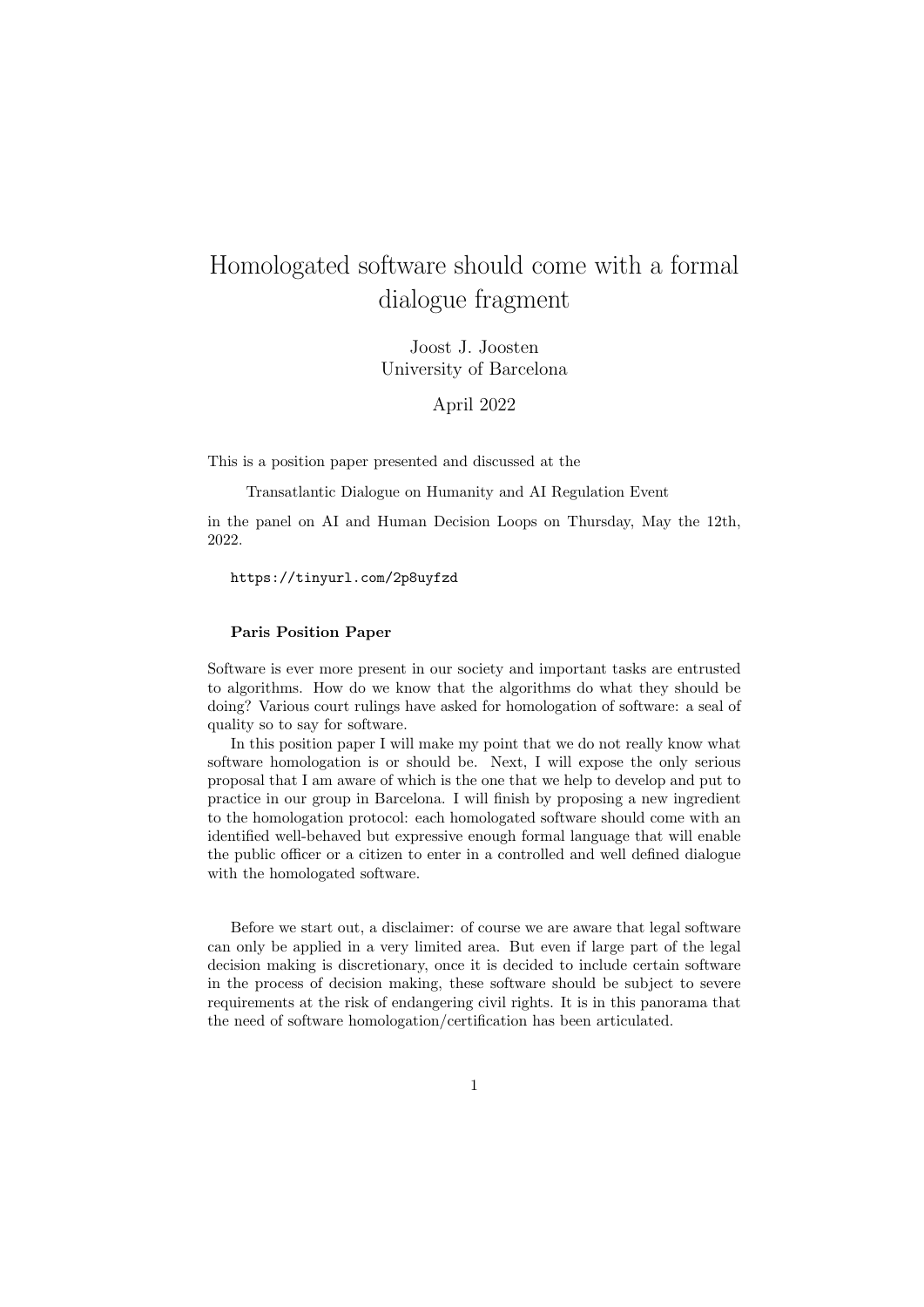As I mentioned before, there is no consensus on what software homologation exactly is. However, one important ingredient is omnipresent in all conceptions of software homologation, namely software homologation should at least certify that a program does what it claims it does.

Before continuing the exposition, it may be good to state that in a very precise sense one can prove that unrestricted homologation of software does not exist. To make this statement a bit more precise, let us define what we call here a *universal homologation program*. We call a program  $P$  a universal homologation program whenever  $P$  takes two inputs

- 1. another program  $Q$  in a language that can be recognized by  $P$  and,
- 2. a specification S in a language that can be recognized by  $P$  that describes behavior of programs;

and whenever given these two inputs  $Q$  and  $S$ , the program  $P$  outputs

"YES'' if program  $Q$  does what the specification  $S$  says and, outputs

"NO'' if the program  $Q$  does something different than as was claimed by  $S$ .

The non-existence of unrestricted software homologation can now be formulated as follows: given a minimal requirement on the expressibility of a programming language, a universal software homologation program cannot exist.

It is important to be aware of the nature of this statement. It does not say that we currently have not found such a program  $P$ . No, it says that it is a logical impossibility that such a program  $P$  can exist. This impossibility is a mathematical theorem.

Of course, in order to prove the theorem, one should make precise various notions such as an arbitrary program, what it means to be a specification, and what it means for a program to comply with a specification. However, after decades of mature mathematical logic and computer science, the communities have indeed made these concepts precise in a very satisfactory, convincing and widely accepted manner and the theorem can be proven.

This is bad news for regulators. Requiring that any possible software has to be homologated is in some sense like requiring that any police officer be a married bachelor: an outright impossibility. However, there is hope. In order to prove that no universal homologation program P exists, it is essential that one can input *any* arbitrary program  $Q$  and any arbitrary specification  $S$  to the alleged universal homologation program  $P$ . If we restrict the  $Q$  to a special class Γ of programs, then restricted homologation programs P will exist. For example, we can consider  $\Gamma$  to be the class of all programs that do not contain any loops.

The additional good news is, that most if not all automatisable problems that are encountered in the public administration can be solved with some program that falls within a simple class Γ of programs so that a restricted homologation program  $P'$  exists for  $\Gamma$ .

As such, the homologation of any program  $\Pi$  from the class  $\Gamma$  by a homologation program P' restricted to  $\Gamma$  shall exist of three ingredients  $\langle \Sigma, \Pi, \Delta \rangle$ :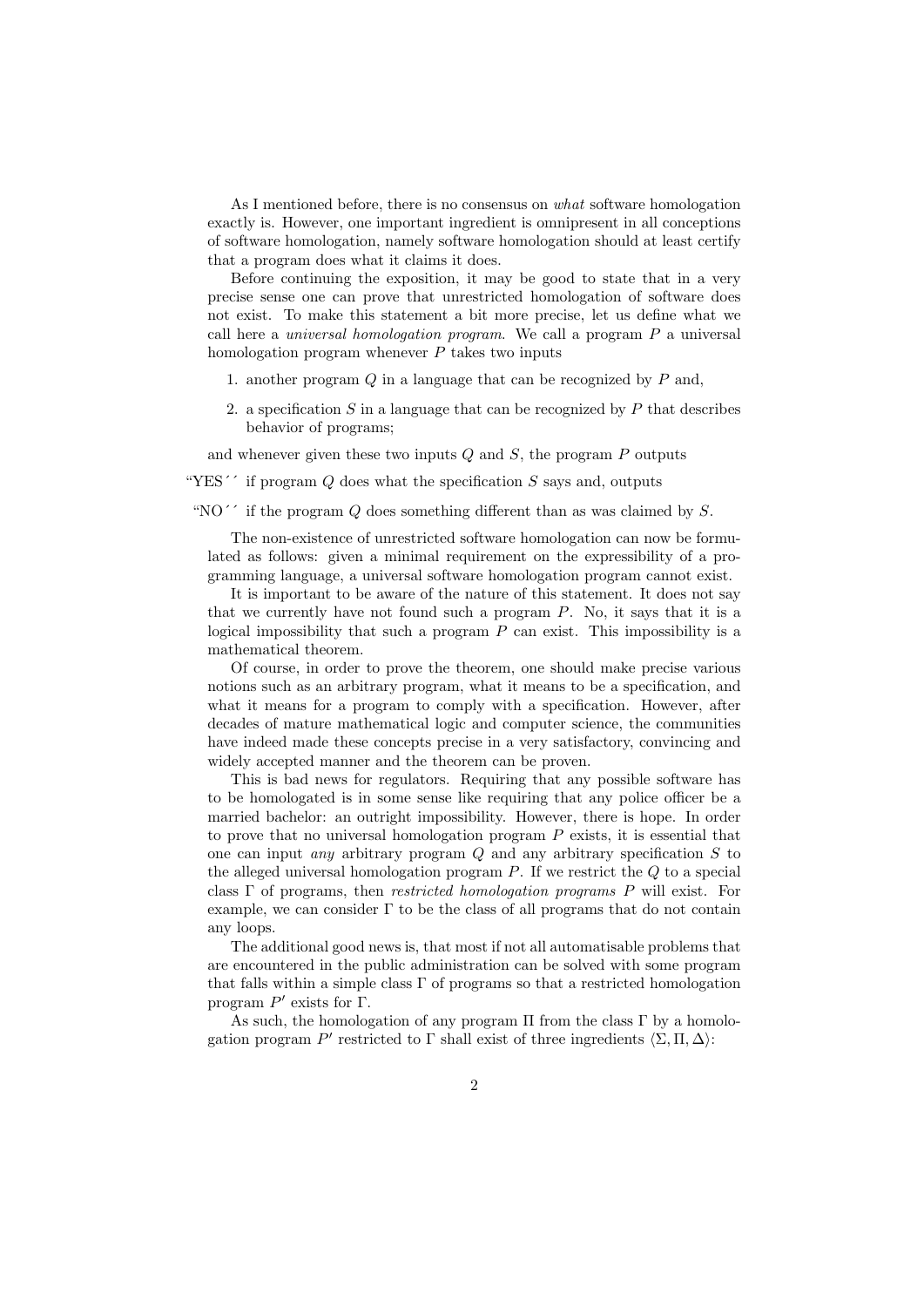- 1. A formal specification  $\Sigma$  in a language that can be recognized by  $P'$  that tells what the program Q should be doing: how the program behaves. So,  $\Sigma$  will tell us what to output on what input. For example, it should output "LEGAL´´ if a truck driver has driven only four hours in an entire week and it should output "ILLEGAL´´ if that truck driver has driven 14 hours straight without any break in between.
- 2. A program  $\Pi$  in a language that can be recognized by  $P'$  that should perform the task stated in the formal specification  $\Sigma$ .
- 3. A certificate  $\Delta$  for which it is checked by  $P'$  that the program  $\Pi$  indeed complies with the specification  $\Sigma$ . Typically,  $\Delta$  will be a mathematical *proof* that the program  $\Pi$  complies with the specification  $\Sigma$ .

The good news is, we can take  $\Gamma$  to be large enough so that practically any program that is used in public administration belongs to  $\Gamma$ . The bad news is, making a triple  $\langle \Sigma,\Pi,\Delta\rangle$  is about a thousand times more expensive than conventional programming. However, I think that for critical software we have no other choice. We have seen the consequences of non-verified/homologated software: plane crashes, rocket explosions and seriously infrictions of civil rights.

I think that it is useful to observe that the hard part of software homologation is in finding the certificate/proof  $\Delta$ . As a matter of fact, the programmer will normally find out that her envisioned program Π actually contains bugs wrt to the specification  $\Sigma$  when trying to come up with a proof/certificate  $\Delta$ . One can only find a proof/certificate of correctness  $\Delta$  in case there is absolutely no error in the program  $\Pi$  at all. Moreover, the proof  $\Delta$  is checked by a small and trustworthy computer program called a proof assistant. Where finding the certificate is hard, checking that the proof/certificate is indeed a simple task.

The above sketched homologation method will warrant that the verified software will not contain a single error with respect to its formal specification (of course, given some reasonable assumptions). Clearly the specification may be wrong but at least the program is mathematically proven to be error free wrt the specification.

This is a huge step forward and I foresee that in the next decade or so administrations will become aware of this possibility of generating error-free software and simply require it for critical software.

The current set-up however does not seem to help much to fundamental questions like transparency and contestability: even by seeing and studying the certificate, the individual will not be enlightened much.

Now, why are we so much concerned with errors in computer programs? We know that judges, lawyers and other officers alike also make mistakes. The fundamental difference is, that we can enter in a dialogue with an officer. If we doubt something, we can ask for explanations and obtain more and more information and clarity of the officer about the motivation of the decision. With computer programs this is typically not the case.

To mitigate this situation, I propose that a homologation protocol should come with a well defined formal language fragment where the inquisitor can